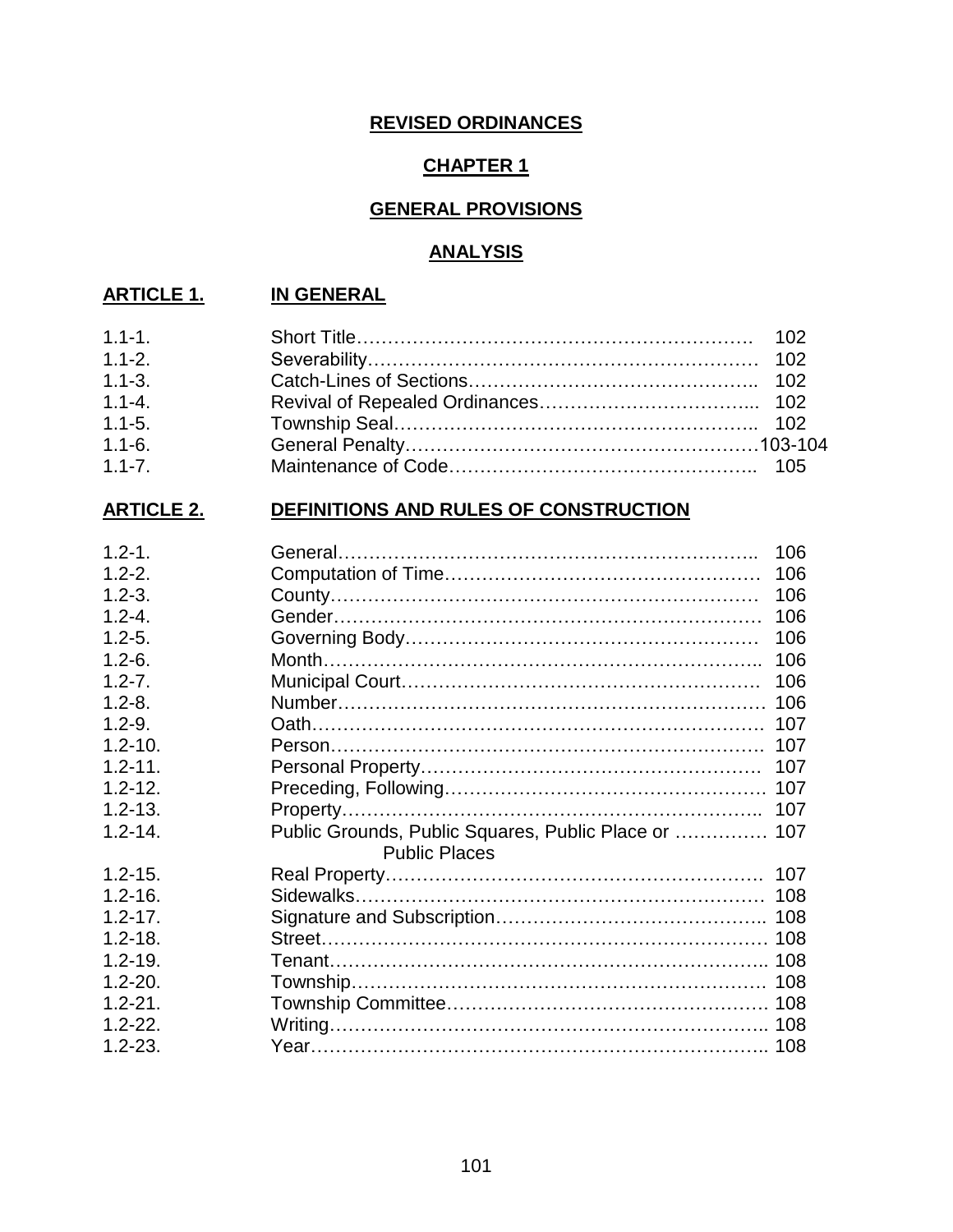## **ARTICLE 1. IN GENERAL**

#### **Sec. 1.1-1. SHORT TITLE.**

The Ordinances in this book shall be known as "The Revised Ordinances of the Township of Pennsville 2011," and may be cited as the "Code".

#### **Sec. 1.1-2. SEVERABILITY**

If any Chapter, Article or Section of this Code, or any part thereof, shall be declared to be unconstitutional, invalid or inoperative, in whole or in part, by a court of competent jurisdiction, such Chapter, Article, Section or part thereof shall to the extent that it is not unconstitutional, invalid or inoperative, be enforced and effectuated, and no such determination shall be deemed to invalidate or make ineffectual the remaining Chapters, Articles, Sections or parts thereof.

#### **Sec. 1.1-3. CATCH-LINES OF SECTIONS.**

The catch-lines of the several Sections of this Code printed in capital letters are intended as mere catch-words to indicate the contents of the Sections and shall not be deemed or taken to be titles of such Sections, nor as any part of such Sections, nor unless expressly so provided, shall they be so deemed when any such Sections, including the catch-lines, are amended or re-enacted.

#### **Sec. 1.1-4. REVIVAL OF REPEALED ORDINANCES.**

Whenever any Ordinance repealing former Ordinances, clauses or provisions, shall be itself repealed, such repeal shall not be construed to revive such former Ordinance, clause or provision, unless it shall be therein so expressly provided.

#### **Sec. 1.1-5. TOWNSHIP SEAL.**

The Township Clerk shall have custody of the Township Seal, which shall be carefully preserved and kept in the Office of the Township Clerk at all times.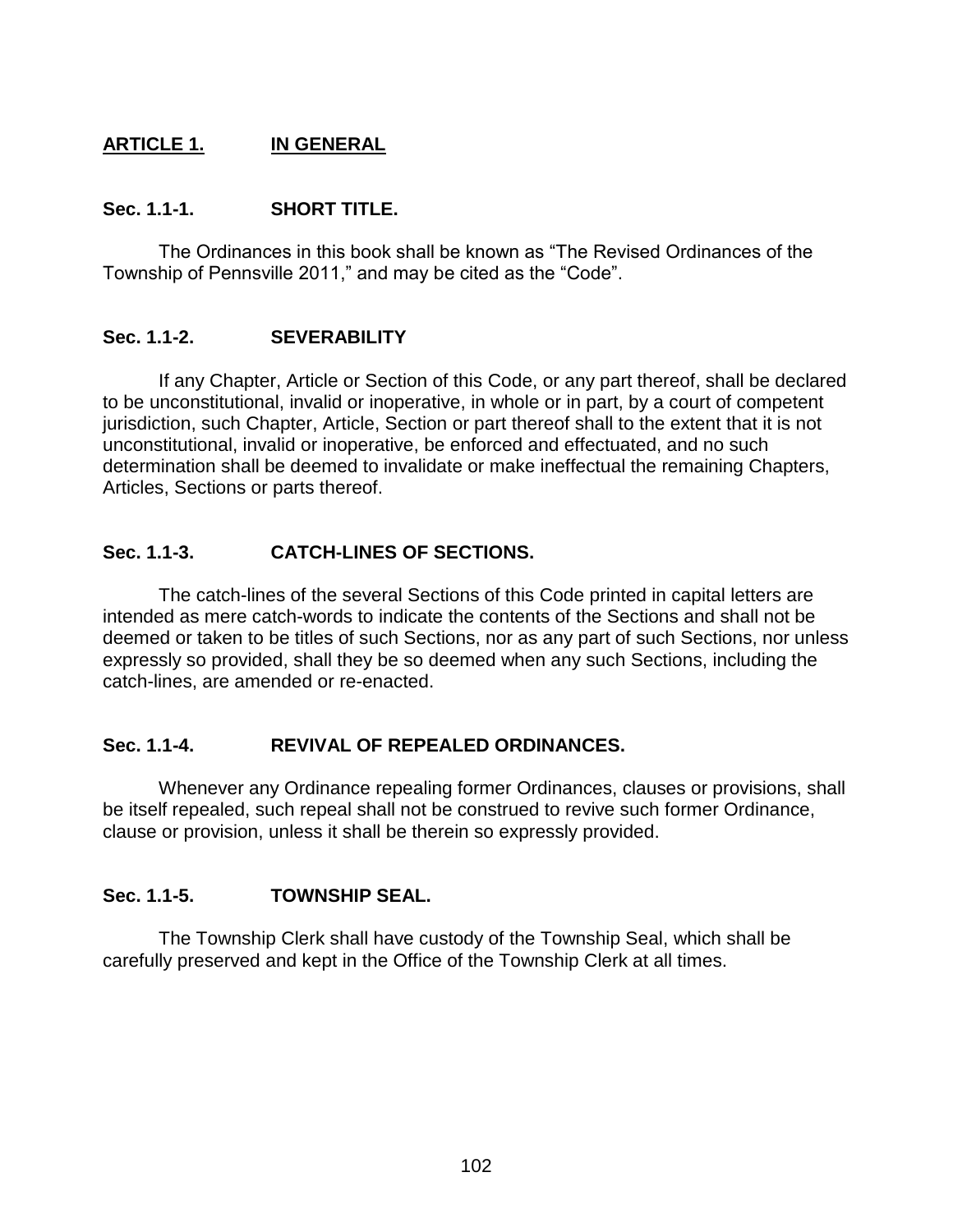## **Sec. 1.1-6. GENERAL PENALTY.**

- 1. Maximum Penalty:
	- A. For violation of any provision of this code or other ordinance of the Township of Pennsville unless a specific penalty is otherwise provided in connection with the provision violated, the maximum penalty upon conviction of the violation shall be one (1) or more of the following: imprisonment in the County jail or in any place provided by the Township Committee for the detention of prisoners, for any term not exceeding ninety (90) days; or a fine not exceeding two thousand (\$2,000) dollars; or a period of community service not exceeding ninety (90) days.
	- B. Unlawful Solid Waste Disposal. The Township Committee may prescribe that for the violation of any section of this Code pertaining to unlawfully solid waste disposal at least a minimum penalty shall be imposed which shall consist of a fine which may be fixed at an amount not exceeding two thousand five hundred (\$2,500.00) dollars or a maximum penalty by a fine not exceeding ten thousand (\$10,000.00) dollars. (NJSA 40:49-5)
- 2. Minimum Penalty
	- A. The Township Committee may prescribe that for the violation of any particular provision of the Code or of any particular ordinance at least a minimum penalty shall be imposed which shall consist of a fine which may be fixed at an amount not exceeding one hundred (\$100.00) dollars.
- 3. Powers of the Court
	- A. The court before which any person is convicted of violating any ordinance or Code provision shall have power to impose any fine, term of imprisonment, or period of community service not less than the minimum and not exceeding the maximum fixed in the Code or in such ordinance.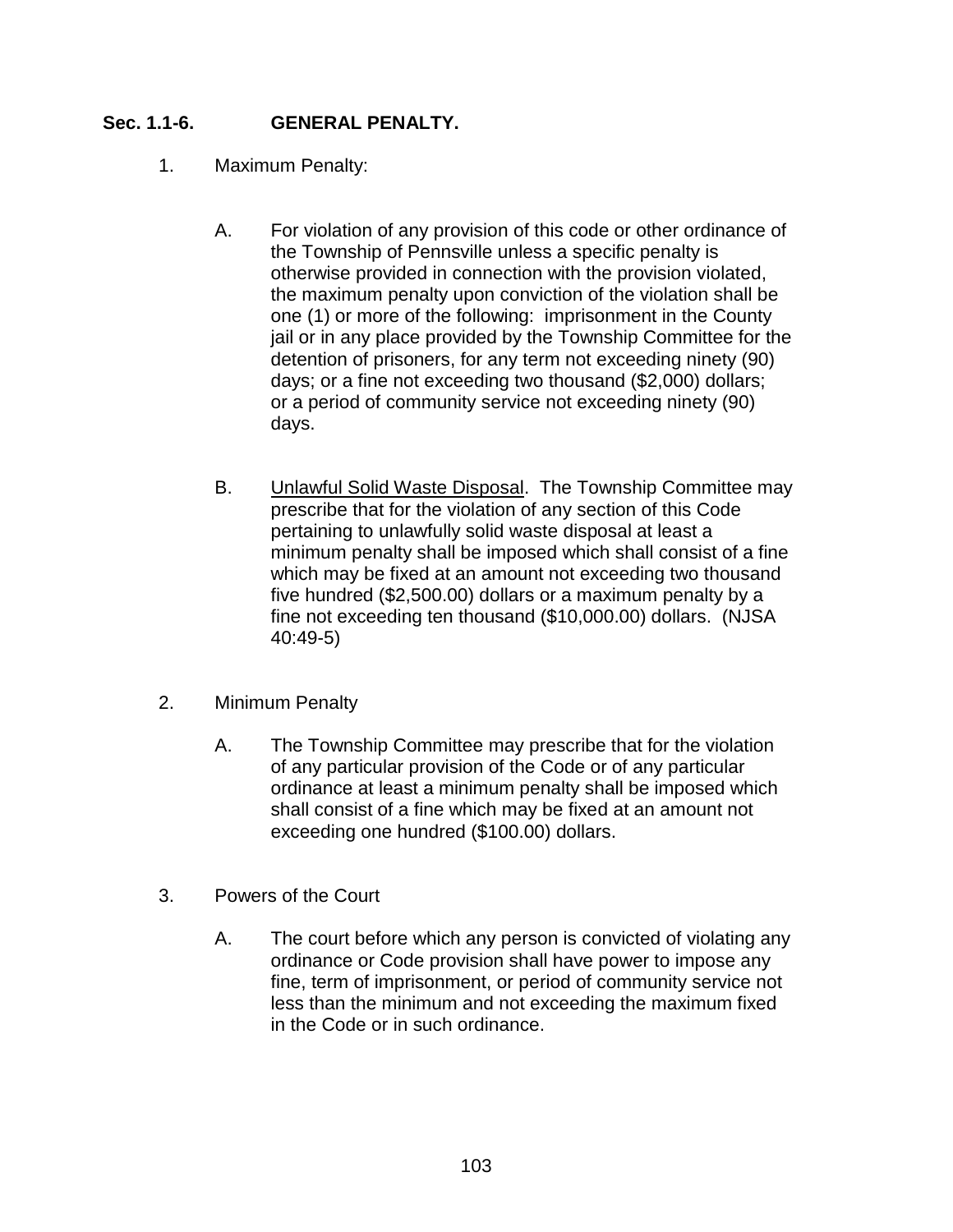## 4. Additional Fine for Repeat Offenders

A. Any person who is convicted of violating the Code or any ordinance within one (1) year of the date of a previous violation of the same provision of this Code or of the same ordinance and who was fined for the previous violation, shall be sentenced by a court to an additional fine as a repeat offender. The additional fine imposed by the court upon a person for a repeated offense shall not be less than the minimum or exceed the maximum fine fixed for a violation of the ordinance or Code provision, but shall be calculated separately from the fine imposed for the violation of the ordinance or Code provision.

B. If the Township Committee chooses not to impose an additional fine upon a person for a repeated violation of any municipal ordinance or Code provision the Township Committee may waive the additional fine by ordinance or resolution.

## 5. Default of Payment of Fine

A. Any person convicted of the violation of any provision of this Code may, in the discretion of the court by which he/she is convicted, and in default of the payment of any fine imposed therefore, be imprisoned in the County jail or place of detention provided by the Township for any term not exceeding ninety (90) days, or be required to perform community service for a period not exceeding ninety (90) days.

#### 6. Separate Violations

A. If provided by a specific ordinance, each and every day in which violation of any provision of this Code or any other ordinance of the Township of Pennsville exists shall constitute a separate violation.

#### 7. Application

A. The maximum penalty stated in this section is not intended to state an appropriate penalty for each and every violation. At the discretion of the Judge of the Municipal Court, any lesser penalty, including a nominal penalty or no penalty at all, may be appropriate for a particular case or violation.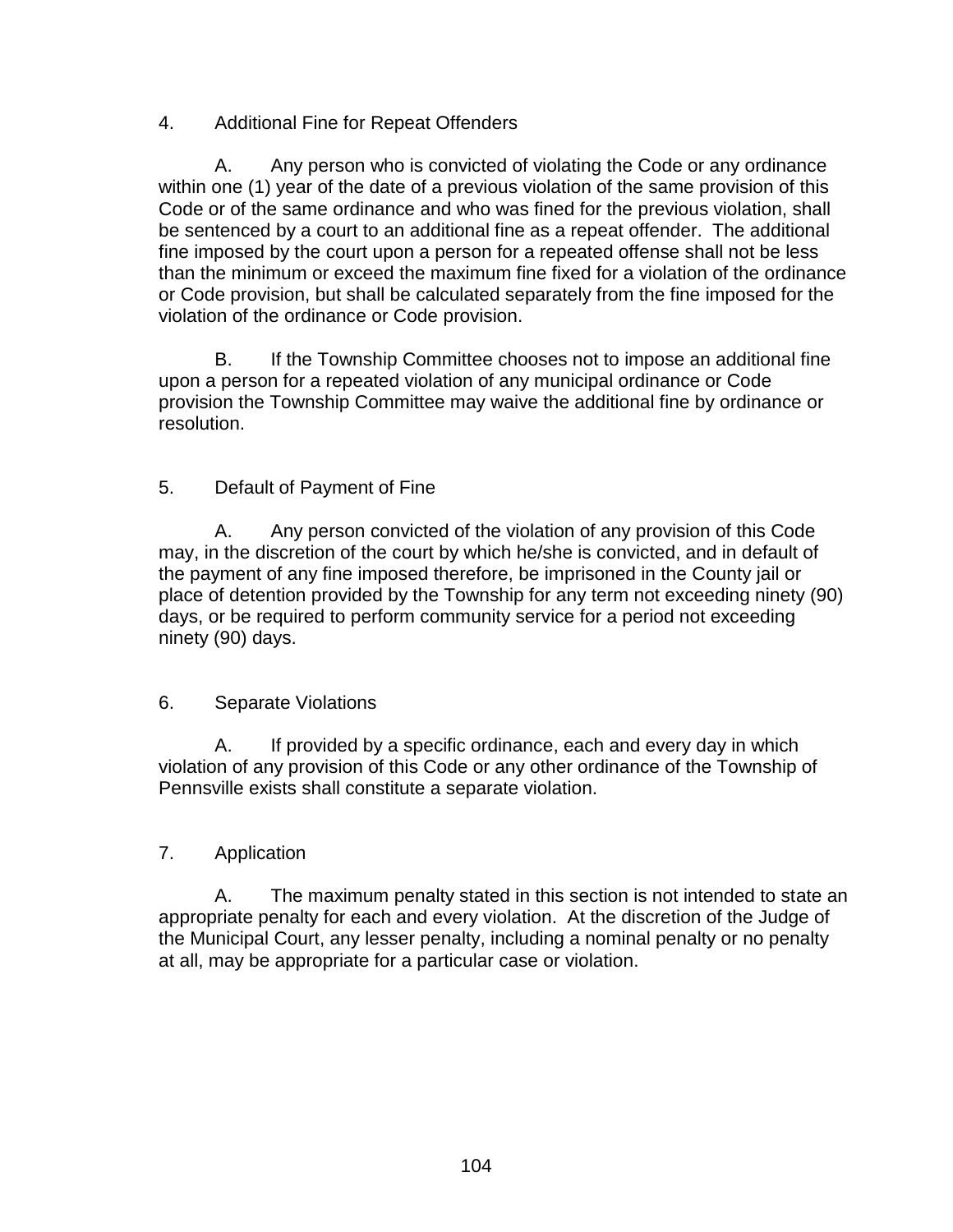## **Sec. 1.1-7 MAINTENANCE OF CODE**

- 1. Amendments to Code Any and all additions, amendments or supplements to the "Revised General Ordinances of the Township of Pennsville, 2011" when passed and adopted in such form as to indicate the intent of the Township Committee to make them a part thereof, shall be deemed to be incorporated into such Code so that reference to the "Revised General Ordinances of the Township of Pennsville, 2011" shall be understood and intended to include such additions and amendments. Whenever such additions, amendments or supplements to the Code shall be adopted, they shall thereafter be printed and, as provided hereunder, inserted in the book containing the Code, as amendments and supplements thereto.
- 2. Code Book to Be Kept Up to Date  $-$  It shall be the duty of the Township Clerk, or someone authorized and directed by the Clerk, to keep up to date the certified copy of the book containing the "Revised General Ordinances of the Township of Pennsville, 2011" required to be filed in the office of the Clerk for the use of the public. All changes in the revision and all ordinances adopted subsequent to the effective date of this codification, which shall be adopted specifically as part of the Code, when finally adopted, shall be included therein by reference until such changes or new ordinances are printed as supplements to the Code book, at which time such supplements shall be inserted therein.
- 3. Altering or Tampering with Code It shall be unlawful to improperly change or amend, by additions or deletions, any part or portion of the Code, or to alter or tamper with this Code in any manner whatsoever which will cause the law of the Township to be misrepresented thereby.
- 4. All Township Department Heads, Township Committee Members and Township Professionals will be required to sign for their copy of the Code. The Code is property of the Township and is to remain in the Township Office that it is assigned to. At the end of their terms, Township Committee members are required to return their copy of the Code to the Township Clerk so that it can be distributed to their successor.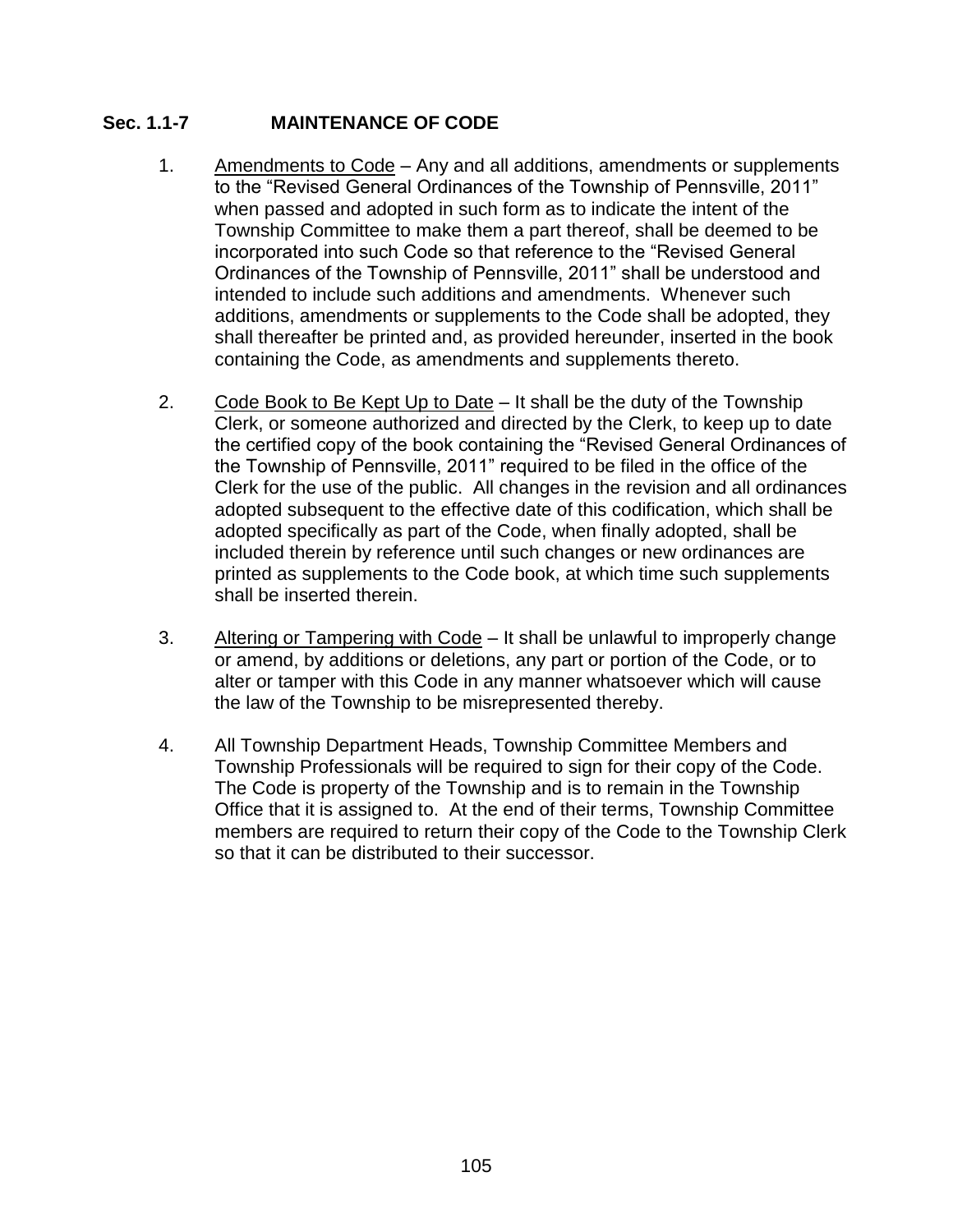## **ARTICLE 2. DEFINITIONS AND RULES OF CONSTRUCTION**

#### **Sec. 1.2-1. GENERAL.**

In the construction of this Code, and of all Ordinances, the definitions and rules contained in this Article shall be observed, unless otherwise expressly provided or unless such construction would be inconsistent with other Chapters, Articles or Sections of this Code or with the manifest intent of the governing body.

#### **Sec. 1.2-2. COMPUTATION OF TIME.**

The time within which an act is to be done shall be computed by excluding the first and including the last day, and if the last day be Sunday or a legal holiday, that day shall be excluded.

#### **Sec. 1.2-3. COUNTY.**

The words "the county" or "this county" shall mean the County of Salem.

#### **Sec. 1.2-4. GENDER.**

Words importing the masculine gender shall include the feminine and neuter as well as masculine.

#### **Sec. 1.2-5. GOVERNING BODY.**

Governing body shall mean the Township Committee of the Township of Pennsville or such other duly authorized legislative body charged with governing the Township.

#### **Sec. 1.2-6. MONTH.**

The word "month" shall mean a calendar month, unless otherwise expressed.

#### **Sec. 1.2-7. MUNICIPAL COURT.**

Municipal Court shall mean the Municipal Court of the Township of Pennsville.

#### **Sec. 1.2-8. NUMBER.**

Words used in the singular include the plural and the plural includes the singular number.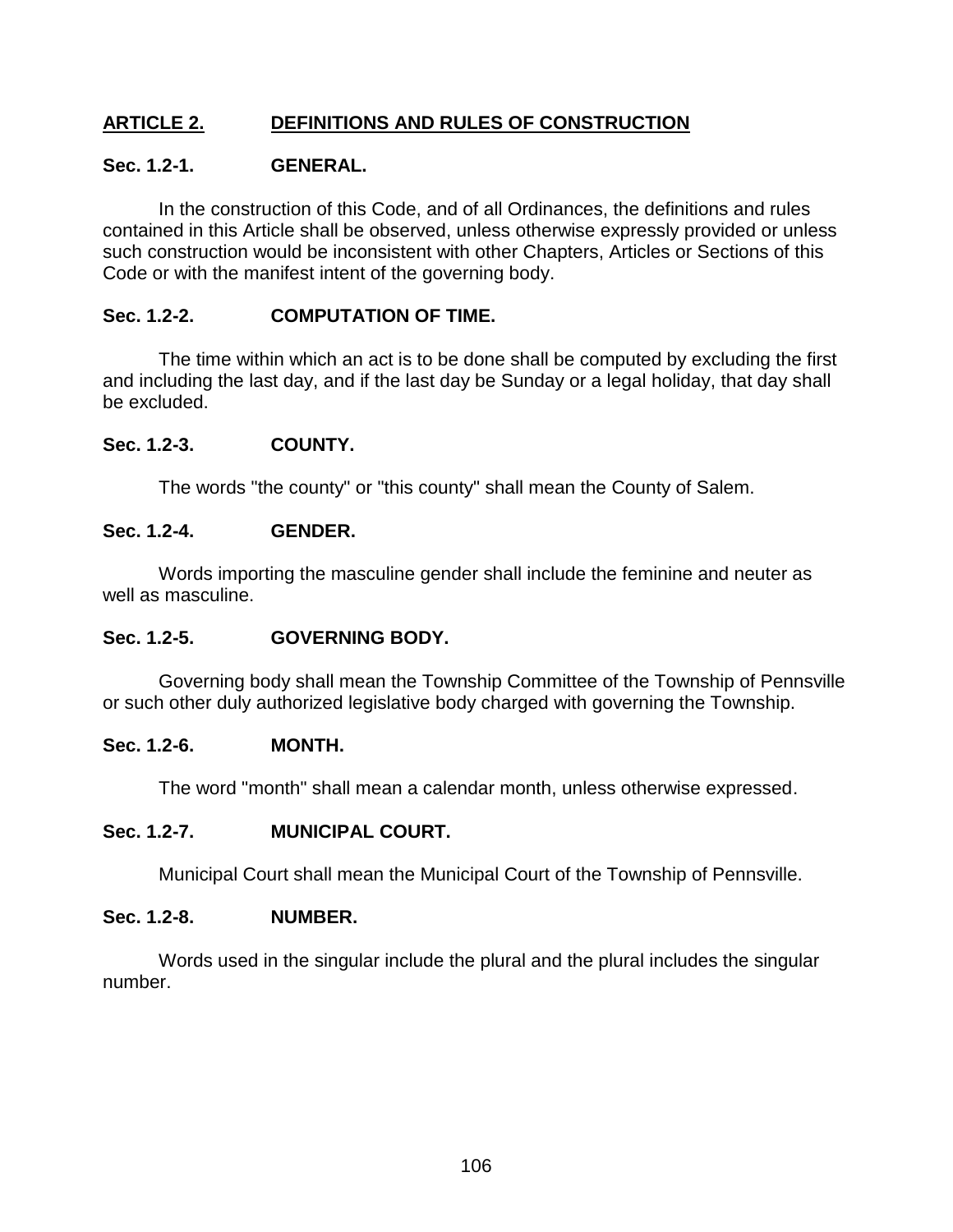#### **Sec. 1.2-9. OATH.**

The word "oath" shall be construed to include an affirmation in all cases in which, by law, an affirmation may be substituted for an oath, and in such cases the words "swear" and "sworn" shall be equivalent to the words "affirm" or "affirmed".

#### **Sec. 1.2-10. PERSON.**

Person shall include a corporation, firm, partnership, association, organization and any other group acting as a unit, including the principal or agent thereof, as well as an individual.

## **Sec. 1.2-11. PERSONAL PROPERTY.**

Personal property includes goods and chattel, rights and credits, money and effects, evidences of debt, choices in action and all written instruments by which any right to, interest in, or lien or encumbrances upon, property or any debt or financial obligations as created, acknowledged, evidenced, transferred, discharged or defeated, in whole or in part, and everything except real property, as herein defined, which may be the subject of ownership.

## **Sec. 1.2-12. PRECEDING, FOLLOWING.**

The words "preceding" and "following" shall mean next before and next after, respectively.

## **Sec. 1.2-13. PROPERTY.**

The word "property" shall include real and personal property.

#### **Sec. 1.2-14. PUBLIC GROUNDS, PUBLIC SQUARES, PUBLIC PLACES OR PUBLIC PLACES.**

Public grounds, public squares, public places shall severally be construed to mean any and every public ground, public square, public park or other public place within the Township.

## **Sec. 1.2-15. REAL PROPERTY.**

Real property shall include lands, tenements and hereditaments and all rights thereto and interests therein.